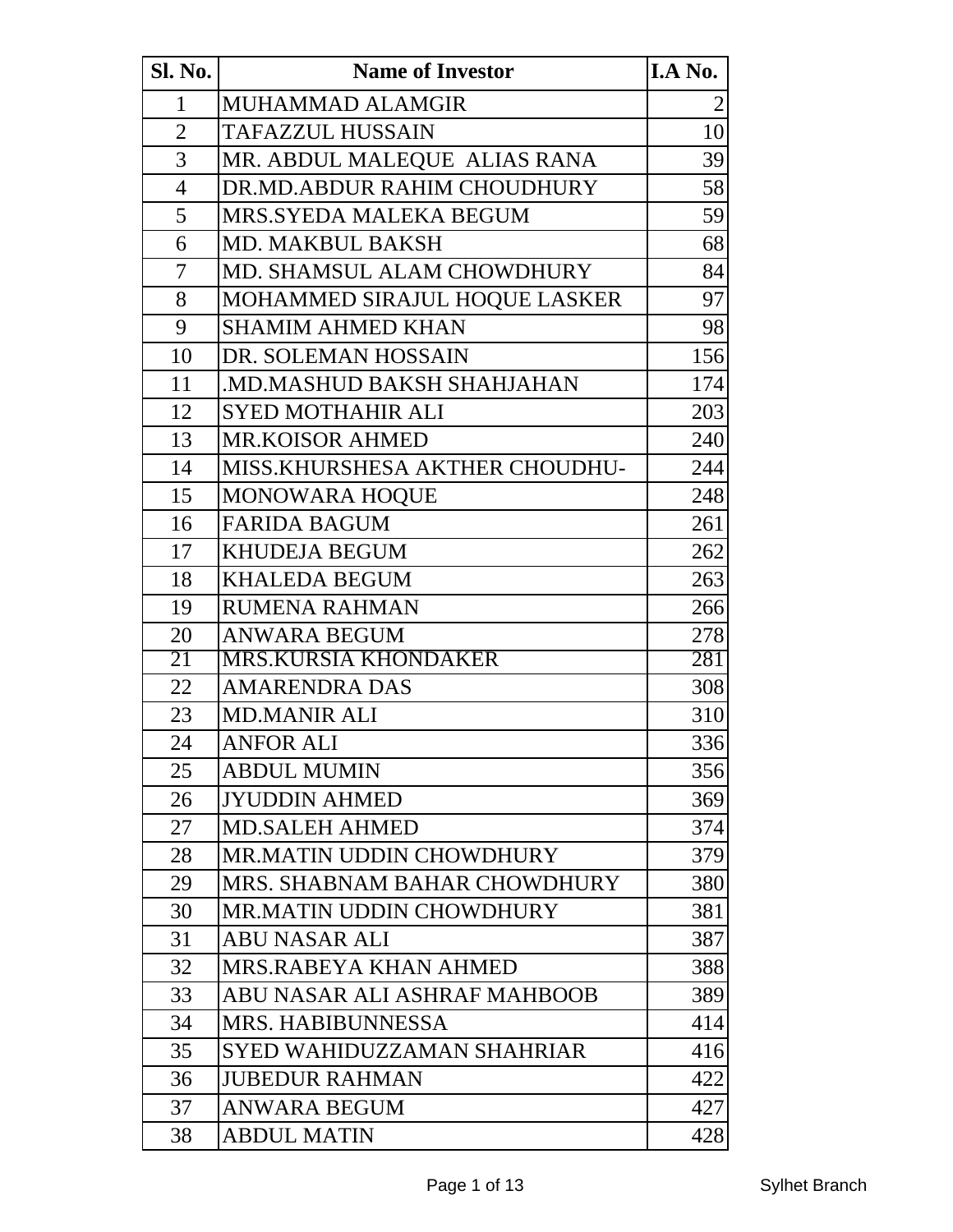| 39 | <b>RAJA MIAH</b>                 | 437  |
|----|----------------------------------|------|
| 40 | <b>MD.ZAHID HOSSAIN</b>          | 438  |
| 41 | MR.MAHBUB AHSAN CHOWDHURY        | 460  |
| 42 | <b>MD.MAHTAB UDDIN CHOWDHURY</b> | 464  |
| 43 | <b>SURUK MIAH</b>                | 503  |
| 44 | <b>MD.ASADUZZAMAN</b>            | 511  |
| 45 | A.K.M. YAHYA                     | 548  |
| 46 | <b>MASHUD AHMED CHOUDHURY</b>    | 553  |
| 47 | <b>SULAMAN KHAN</b>              | 563  |
| 48 | <b>MD.SHAHID MIAH</b>            | 581  |
| 49 | <b>MD.KALIM AHMED</b>            | 601  |
| 50 | <b>MR.BATAN MIAH</b>             | 602  |
| 51 | <b>MST.KANIZ FATEMA</b>          | 604  |
| 52 | <b>MST.AMIRUN NESSA</b>          | 607  |
| 53 | <b>MD.ABUL LAIS</b>              | 643  |
| 54 | A.K.M.TASNIM                     | 648  |
| 55 | <b>AZIZUL HAQUE CHOUDHURY</b>    | 684  |
| 56 | <b>MR.SARWAR ALAM</b>            | 716  |
| 57 | <b>MD.SABUDDIN</b>               | 752  |
| 58 | <b>SUKLAL</b>                    | 809  |
| 59 | <b>HORENDRO</b>                  | 810  |
| 60 | <b>MATILAL</b>                   | 814  |
| 61 | <b>MONU</b>                      | 831  |
| 62 | <b>MST.THAFA AHMED</b>           | 839  |
| 63 | <b>KHURSHID</b>                  | 840  |
| 64 | <b>SUKRA</b>                     | 842  |
| 65 | <b>MOSTI UDDIN CHOWDHURY</b>     | 845  |
| 66 | <b>SARWAR KABIR CHOWDHURY</b>    | 851  |
| 67 | DR. JASEEM AHMED                 | 857  |
| 68 | SHAHEDA KHATUN CHOWDHURY         | 887  |
| 69 | HUSSAIN AHMED SIDDQUE            | 920  |
| 70 | <b>ABDUL KHALIQUE</b>            | 922  |
| 71 | <b>WAHIDA AKTHER</b>             | 947  |
| 72 | <b>MR.MD.ARZU ALI</b>            | 967  |
| 73 | <b>SAMAD MIA</b>                 | 976  |
| 74 | <b>MR.ABDUL AZIZ</b>             | 977  |
| 75 | <b>MD.MAKBUL BAKSH</b>           | 984  |
| 76 | DR.AMINUR RAHMAN MRCP            | 1012 |
| 77 | <b>FERDOUS LATIF</b>             | 1030 |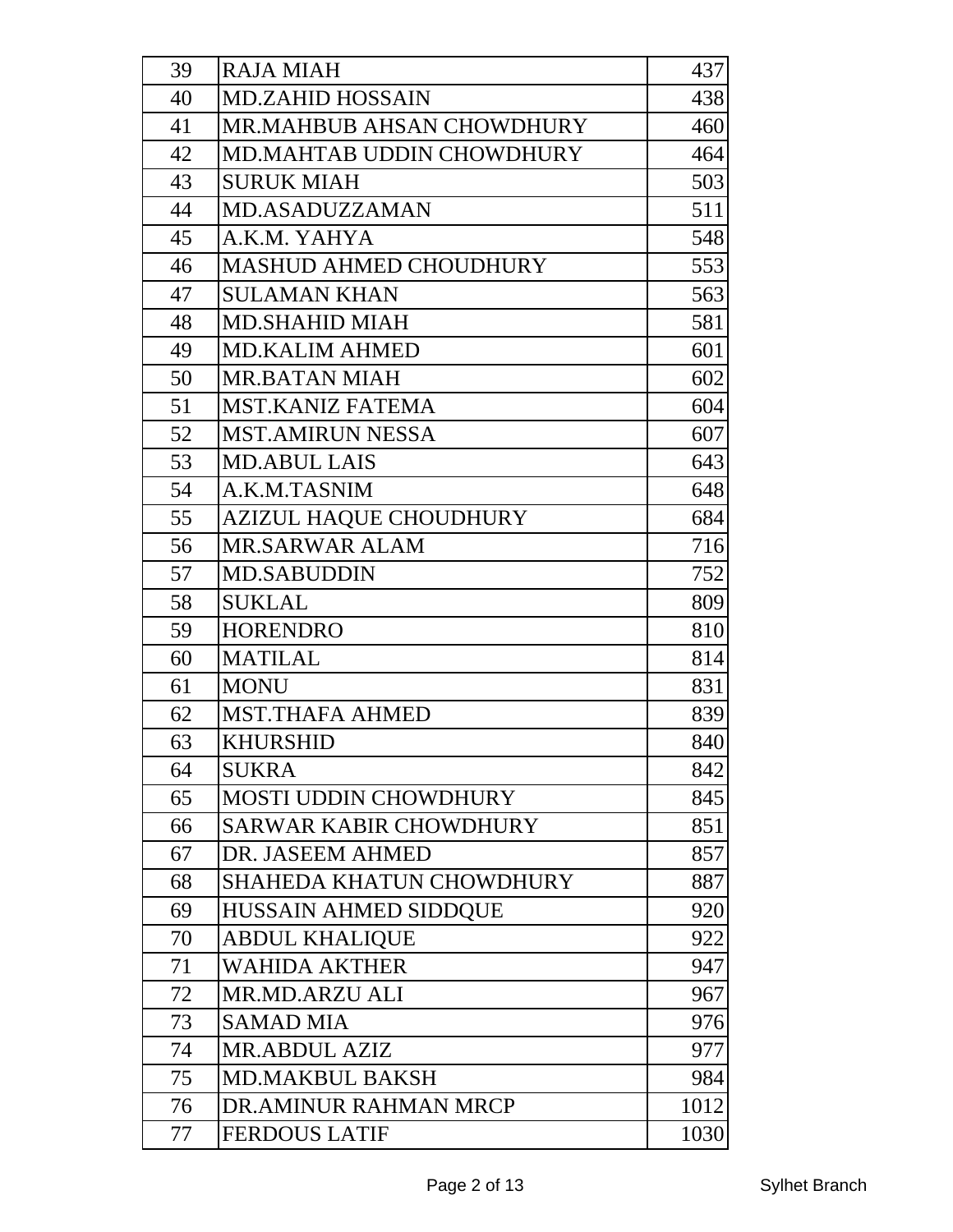| 78  | <b>DIULARA BEGUM</b>         | 1031 |
|-----|------------------------------|------|
| 79  | PERVEZ LATIF                 | 1033 |
| 80  | <b>ABDUL LATIF</b>           | 1034 |
| 81  | <b>JAYED LATIF</b>           | 1035 |
| 82  | <b>MD.DBAIDUR RAHMAN</b>     | 1086 |
| 83  | <b>FARID AHMED</b>           | 1088 |
| 84  | <b>ABDUL ALI</b>             | 1090 |
| 85  | AJIT KUMAR CHAKRABARTY       | 1091 |
| 86  | <b>MRS. GULNAHASR AMIN</b>   | 1092 |
| 87  | <b>ENGR.TOFAZZAL HOSSAIN</b> | 1093 |
| 88  | AYSHA JAHANARA               | 1119 |
| 89  | MRS.MONOYARA BEGUM           | 1147 |
| 90  | MISS.GULSHAN ARA BEGUM       | 1148 |
| 91  | <b>SHAMIMARA</b>             | 1149 |
| 92  | <b>MD.SULEMAN</b>            | 1150 |
| 93  | <b>MISS.SHAMIM ARA</b>       | 1151 |
| 94  | MRS.PRANESH RANJAN DAS       | 1188 |
| 95  | <b>ARABINDA CHANDRA DEY</b>  | 1191 |
| 96  | <b>MD.ASIH AHMED</b>         | 1192 |
| 97  | <b>SHAHINA AMJAD</b>         | 1221 |
| 98  | <b>LAILA YEASMIN</b>         | 1229 |
| 99  | <b>SHAFIQUE AHMED BAKTH</b>  | 1237 |
| 100 | MINNATH ARA BAKTH            | 1238 |
| 101 | <b>SHAMIM AHMED SIDDIQUE</b> | 1247 |
| 102 | <b>GOUS UDDIN AHMED</b>      | 1272 |
| 103 | <b>MD.IQUBAL HUSSAIN</b>     | 1274 |
| 104 | MRS.SELINA ZAMAN             | 1280 |
| 105 | ANIL CHANDRA DATTA           | 1291 |
| 106 | <b>MR.DEWAN ALI AKBAR</b>    | 1298 |
| 107 | MR.MAMUN-U-CHOWDHURY         | 1300 |
| 108 | <b>MR.AMIR ALI</b>           | 1303 |
| 109 | <b>MAMUN AHMED</b>           | 1304 |
| 110 | <b>NUNAI MIAH</b>            | 1305 |
| 111 | MR. JANU                     | 1307 |
| 112 | <b>DOLY YEASMIN</b>          | 1308 |
| 113 | <b>ABDUL MALIK CHOWDHURY</b> | 1320 |
| 114 | <b>SADIK AHMED</b>           | 1324 |
| 115 | MISS.AKHTER JAHAN FERDOUSHI  | 1343 |
| 116 | <b>MASUM AHMED</b>           | 1350 |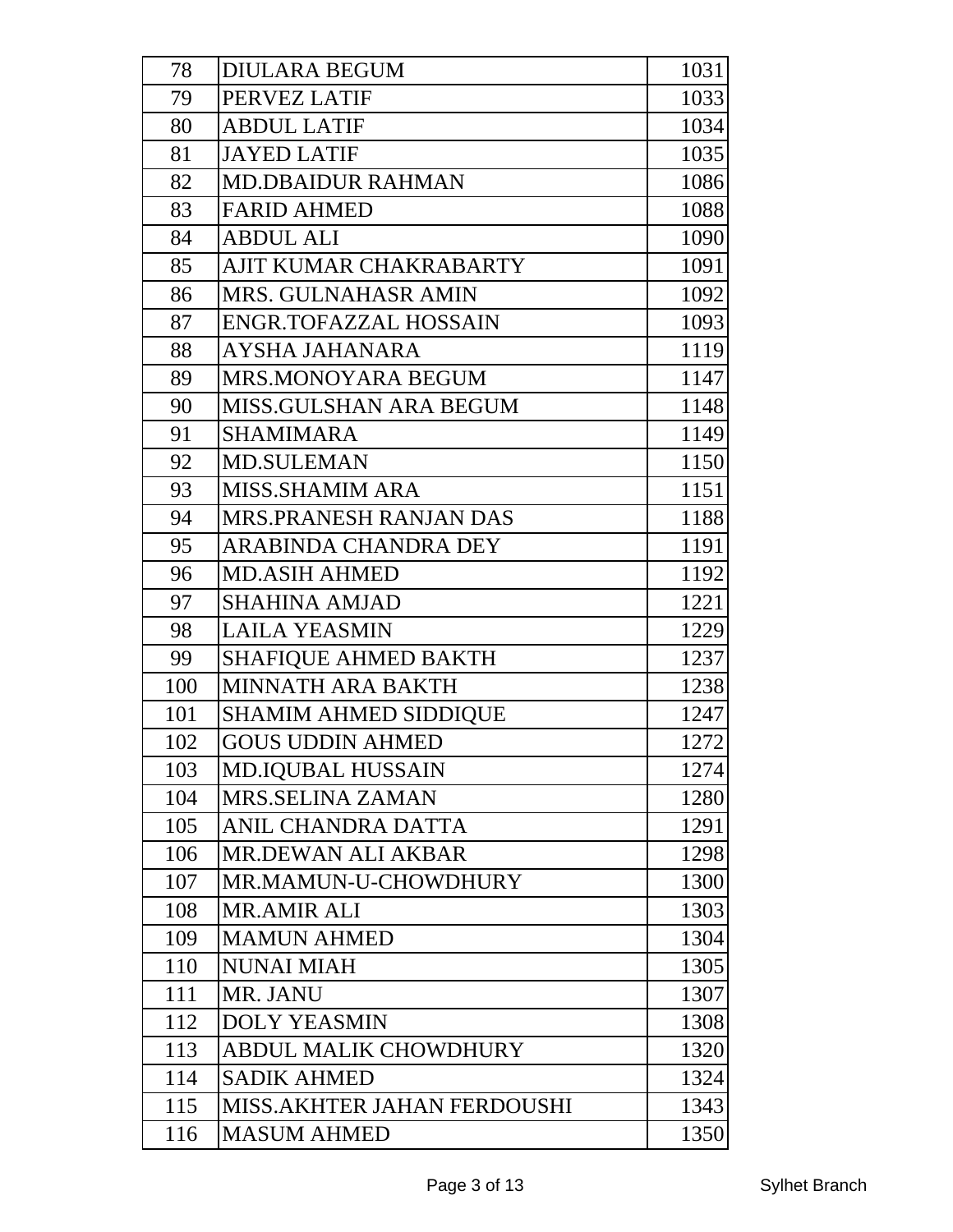| 117 | <b>ILIAS MIAH</b>                | 1351 |
|-----|----------------------------------|------|
| 118 | POPI YASMIN                      | 1352 |
| 119 | <b>MUKTAR MIAH</b>               | 1353 |
| 120 | <b>NAZMUN NAHAR CHOWDHURY</b>    | 1355 |
| 121 | TAJNI ALAM CHOWDHURY             | 1357 |
| 122 | <b>KHAIRUL KABIR</b>             | 1359 |
| 123 | <b>MITHU HASSAN</b>              | 1360 |
| 124 | <b>BARKAT ALI</b>                | 1361 |
| 125 | <b>RAHIM MIAH</b>                | 1362 |
| 126 | <b>MASHUK MIAH</b>               | 1363 |
| 127 | <b>MAHBUL KABIR</b>              | 1364 |
| 128 | <b>DELOWER</b>                   | 1365 |
| 129 | <b>ANJUNARA BEGUM</b>            | 1366 |
| 130 | <b>SHAMSUL ISLAM</b>             | 1368 |
| 131 | <b>TENAI MIAH</b>                | 1369 |
| 132 | <b>ALLEE YESMIN</b>              | 1370 |
| 133 | <b>JALI YASMIN</b>               | 1371 |
| 134 | A.M.M.YAHYA                      | 1374 |
| 135 | <b>MRS.JAHADA WARIS</b>          | 1376 |
| 136 | <b>HISSAIN AHMED AHBAN</b>       | 1380 |
| 137 | <b>SHUDARSHAN BHATTA CHARJEE</b> | 1386 |
| 138 | <b>MD.ABDUL MANNAN</b>           | 1392 |
| 139 | <b>SABRINA FERDOUS</b>           | 1407 |
| 140 | <b>MRS.SABRINA FERDOUS</b>       | 1418 |
| 141 | <b>MST.JAHANRA BEGUM</b>         | 1428 |
| 142 | MRS.RUKIA KHANAM CHOWDHURY       | 1431 |
| 143 | <b>TAHMINA AHMED CHOWDHURY</b>   | 1432 |
| 144 | <b>MD.SIDDIQUR RAHMAN BADAL</b>  | 1442 |
| 145 | <b>BAREDA CHOWDHURY</b>          | 1502 |
| 146 | <b>MAFIZUR RAHMAN</b>            | 1517 |
| 147 | <b>MD.MAKSUD</b>                 | 1524 |
| 148 | <b>NOMANI</b>                    | 1528 |
| 149 | <b>IQBAL AFROZ CHOWDHURY</b>     | 1537 |
| 150 | <b>IQBAL AFROZ CHOWDHURY</b>     | 1538 |
| 151 | <b>MD.JAVEDWAHID CHOWDHURY</b>   | 1547 |
| 152 | <b>MOHD. ABDUL AHAD</b>          | 1571 |
| 153 | <b>MISBAH UDDIN CHOWDHURY</b>    | 1583 |
| 154 | ABUL KASHEM KHAM MUKUL           | 1604 |
| 155 | <b>MOHD.ABDUR RAHMAN</b>         | 1605 |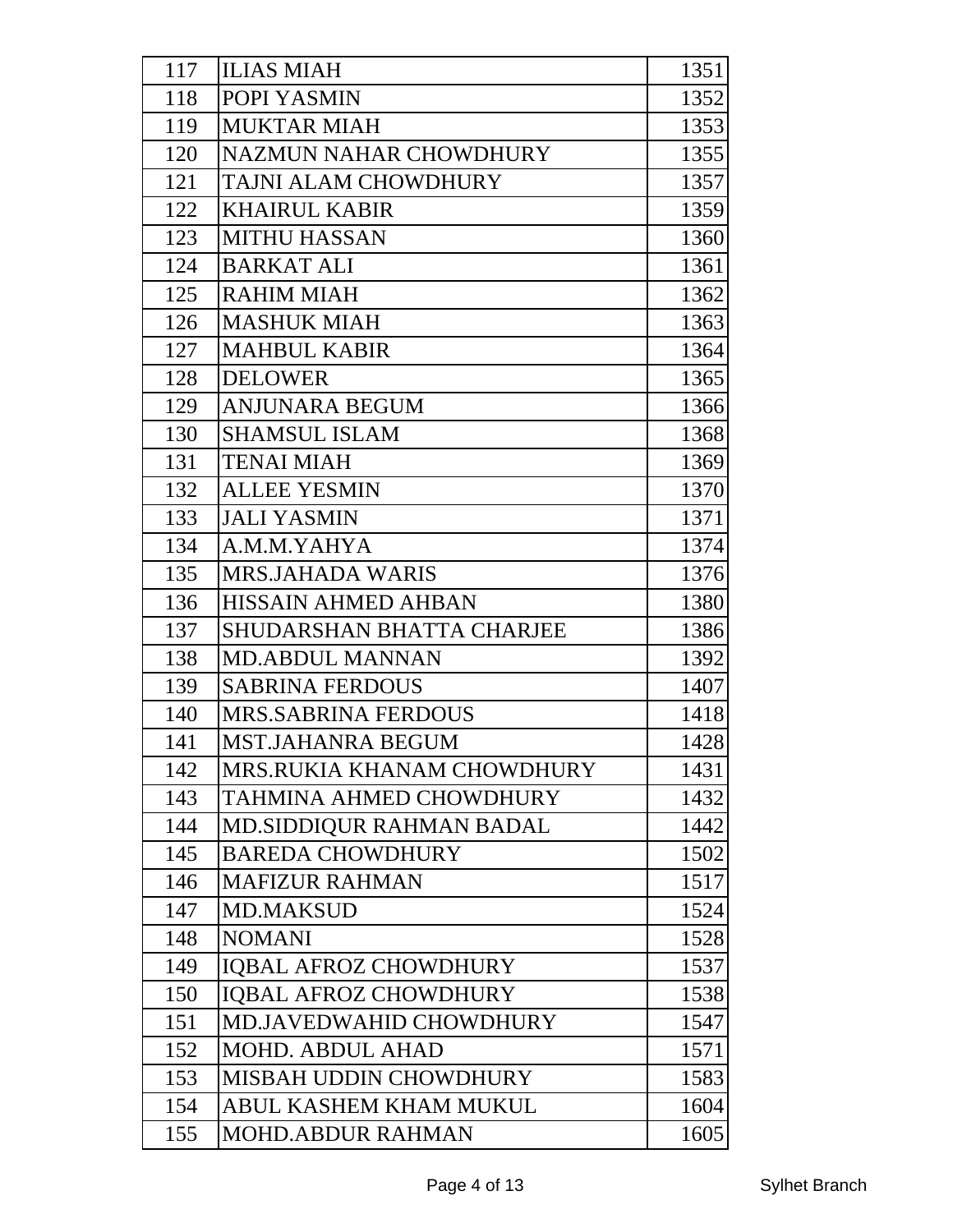| 156 | <b>FEROZ AHMED</b>              | 1606 |
|-----|---------------------------------|------|
| 157 | <b>SARFARAZ AHMED CHODHURY</b>  | 1622 |
| 158 | <b>MD.SOHEL ISLAM</b>           | 1649 |
| 159 | <b>SHAHANA UDDIN</b>            | 1664 |
| 160 | FAKHR UDDIN AHMED CHOWDHURY     | 1671 |
| 161 | <b>MOHAMMAD OMAR SHARIF</b>     | 1676 |
| 162 | <b>SHERIN AKHTER</b>            | 1685 |
| 163 | <b>ALAYA BEGUM</b>              | 1688 |
| 164 | <b>EHSANUL HAQUE</b>            | 1693 |
| 165 | <b>LUBNA IRIN</b>               | 1694 |
| 166 | <b>LUSI AHMED SIKANDORI</b>     | 1736 |
| 167 | <b>TANIA SULTANA</b>            | 1753 |
| 168 | <b>JAYEDA SULTANA</b>           | 1755 |
| 169 | MUHAMMAD DELWAR HUSSAIN         | 1813 |
| 170 | ATAUR RAHMAN CHOWDHURY          | 1816 |
| 171 | <b>FARIDA AHMED</b>             | 1818 |
| 172 | RANUKA BALA PAUL                | 1823 |
| 173 | <b>HAMIDUL HAQUE CHOUDHURY</b>  | 1841 |
| 174 | MR.M.RAHERUL ISLAM              | 1876 |
| 175 | MR.M.TAHERUL ISLAM              | 1877 |
| 176 | <b>MR.M.AZHARUL ISLAM</b>       | 1878 |
| 177 | <b>MRS.SHAHERA ISLAM</b>        | 1879 |
| 178 | MD.KHALEQZZAMANN CHY.           | 1909 |
| 179 | LIAQUAT ALI LALIN               | 1919 |
| 180 | MISS.SHAHIN AKTHER              | 2040 |
| 181 | <b>MD.GULZER HOSSAIN</b>        | 2070 |
| 182 | <b>FAISAL AHMED</b>             | 2077 |
| 183 | <b>MD.MUKARAM HOSSAIN</b>       | 2157 |
| 184 | <b>MD.SHAHEEN</b>               | 2169 |
| 185 | <b>MD.TUHIN</b>                 | 2170 |
| 186 | <b>MISS.RABEL</b>               | 2171 |
| 187 | <b>MD.SHAHEEN</b>               | 2172 |
| 188 | <b>MISS.RABEL</b>               | 2173 |
| 189 | <b>MISS.RABEL</b>               | 2174 |
| 190 | <b>SANDHA RANI DAS</b>          | 2183 |
| 191 | <b>MD.SHAMIM</b>                | 2205 |
| 192 | <b>MOMOTAZ BEGUM</b>            | 2206 |
| 193 | <b>MD.SALIM, HOSSAIN</b>        | 2207 |
| 194 | <b>MD.ZAMAL UDDIN CHOWDHURY</b> | 2211 |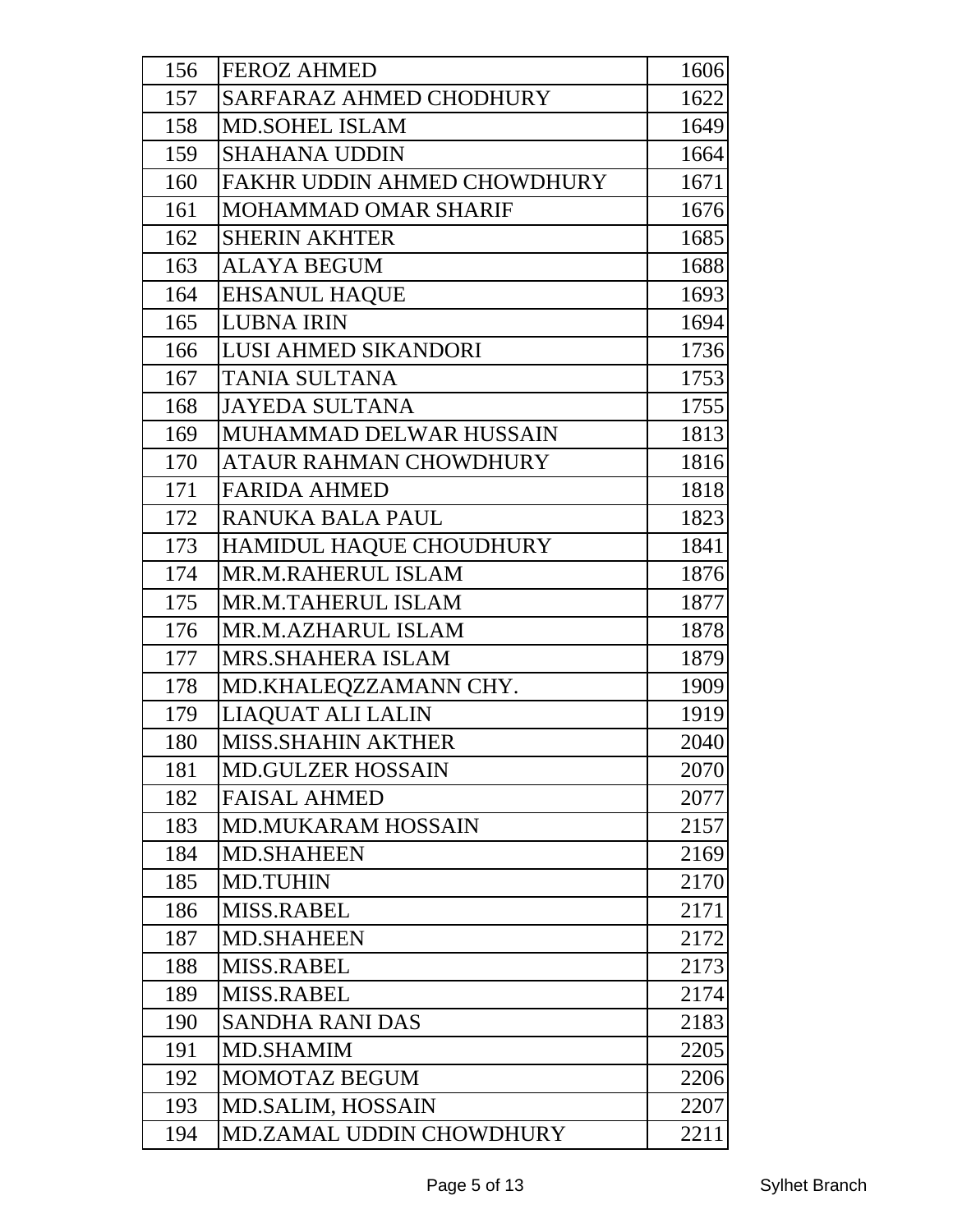| 195 | <b>MD.ABDUR ROUF</b>              | 2218 |
|-----|-----------------------------------|------|
| 196 | <b>AROBINDU DEB</b>               | 2248 |
| 197 | <b>AJIT BHATTA CHARJEE</b>        | 2253 |
| 198 | <b>ABDUL HAMID</b>                | 2254 |
| 199 | <b>MOTIUR RAHMAN LASKER</b>       | 2275 |
| 200 | DR.APARNA BHATTA CHARJEE          | 2276 |
| 201 | <b>GOUTAM CHAKRABARTY (REPON)</b> | 2289 |
| 202 | TENKO RANJON DASH JT.             | 2294 |
| 203 | <b>SANJOY SARKAR</b>              | 2297 |
| 204 | <b>INDRAJIT DAS</b>               | 2298 |
| 205 | NEMI CHANDRA PAUL                 | 2323 |
| 206 | REHANA RAHNAN                     | 2352 |
| 207 | <b>NUMAN HOSSAIN</b>              | 2354 |
| 208 | <b>AZAD MIAH</b>                  | 2358 |
| 209 | <b>ABDUL MUKIT</b>                | 2359 |
| 210 | <b>SUHEL AHMED</b>                | 2360 |
| 211 | <b>LUKAN AHMED</b>                | 2362 |
| 212 | <b>MST.SUJNA BEGUM</b>            | 2363 |
| 213 | <b>JABEDA KHATUN</b>              | 2364 |
| 214 | <b>MINU KHOIR</b>                 | 2366 |
| 215 | <b>MD.MURSHAD AHMED</b>           | 2367 |
| 216 | <b>AZAD MIAH</b>                  | 2368 |
| 217 | <b>MR.AYUB ALI</b>                | 2369 |
| 218 | <b>MD.REAZ UDDIN</b>              | 2370 |
| 219 | <b>MD.YONUS MIAH</b>              | 2371 |
| 220 | <b>MD.JABED MIAH</b>              | 2372 |
| 221 | <b>MD.YOUNUS MIAH</b>             | 2373 |
| 222 | <b>MD.JAMAL MIAH</b>              | 2374 |
| 223 | <b>PANU DAS</b>                   | 2377 |
| 224 | <b>PANU DAS</b>                   | 2378 |
| 225 | <b>SHASANKA CHANDRA DAS</b>       | 2379 |
| 226 | <b>MD.KHURSHED ALAM KHAN</b>      | 2380 |
| 227 | <b>ANWARA BAHAR</b>               | 2382 |
| 228 | ROMA RANJAN ACHRJA                | 2385 |
| 229 | <b>MRS.MIRA</b>                   | 2389 |
| 230 | <b>MURSHED</b>                    | 2391 |
| 231 | <b>MIJAN AHMED</b>                | 2393 |
| 232 | <b>BELAL AHMED</b>                | 2394 |
| 233 | <b>MRS.SUFIA BEGUM</b>            | 2395 |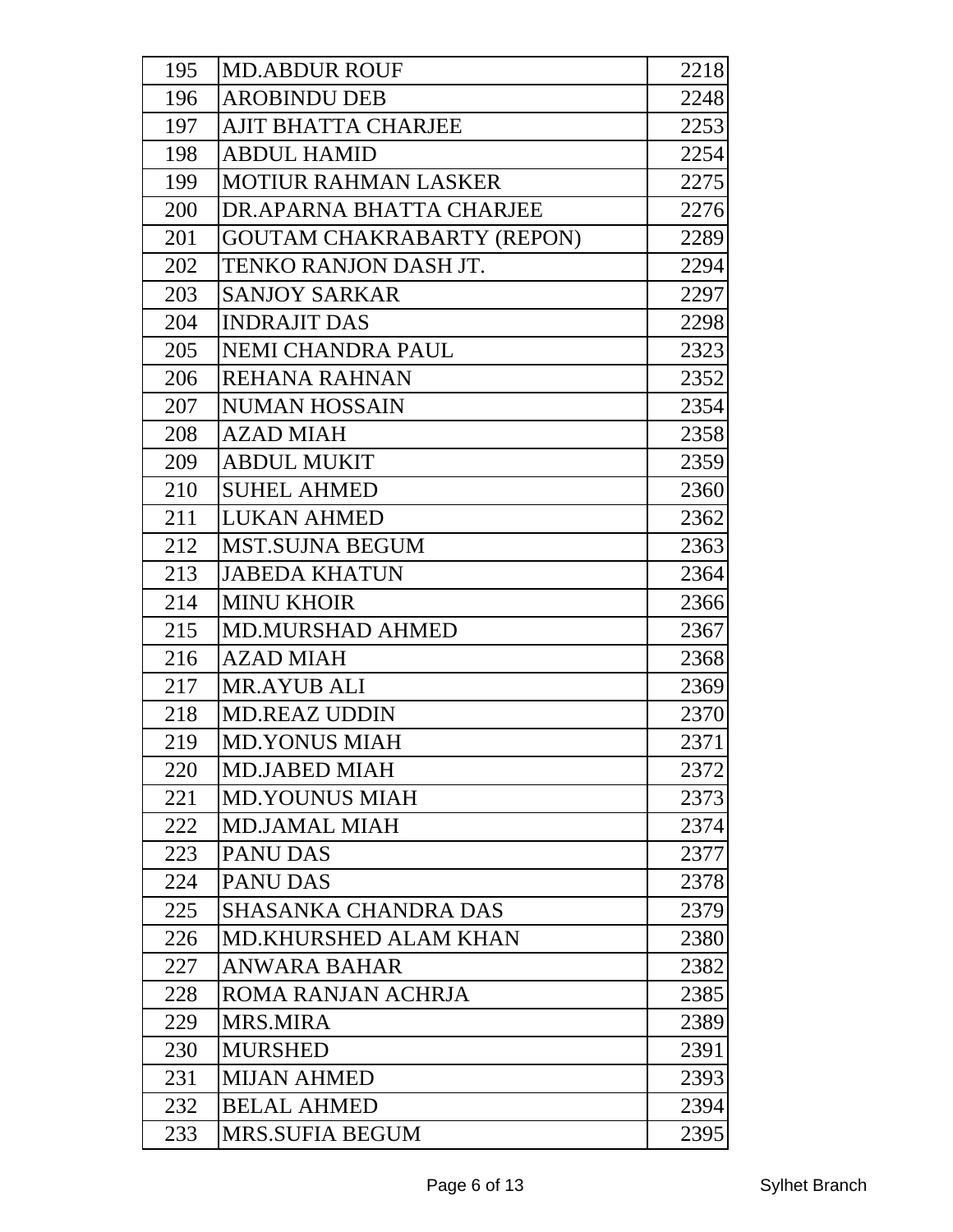| 234 | <b>MD.SADEK AHMED</b>           | 2396 |
|-----|---------------------------------|------|
| 235 | <b>SHAMIMA AKHTER</b>           | 2397 |
| 236 | <b>ASHIQUR RASUL</b>            | 2398 |
| 237 | <b>MD.MIJAN AHMED</b>           | 2401 |
| 238 | <b>SALIM AHMED</b>              | 2403 |
| 239 | SOHEL UDDIN AHMED CHOWDHURY     | 2417 |
| 240 | <b>MD.AZIZUR RAHMAN</b>         | 2436 |
| 241 | ABU JAIGAM NIAZ AHMED CHW       | 2446 |
| 242 | <b>SAJJAD HOSSAIN CHOWDHURY</b> | 2450 |
| 243 | <b>SIRAJUL HOSSAIN AHMED</b>    | 2461 |
| 244 | <b>ABDUL MATIN CHOWDHURY</b>    | 2485 |
| 245 | <b>MD.AKMOL ALI</b>             | 2487 |
| 246 | PIJUSH KANTI CHOWDHURY          | 2489 |
| 247 | <b>SALMA SULTANA</b>            | 2525 |
| 248 | <b>ABDUL MUNIM</b>              | 2617 |
| 249 | <b>GOURI CHOWDHURY</b>          | 2623 |
| 250 | <b>RAHELA AKTHER</b>            | 2624 |
| 251 | <b>JASHADA RANI LOHAR</b>       | 2625 |
| 252 | <b>MD.ABDUL WADUD</b>           | 2627 |
| 253 | <b>PUJAN LOHAR</b>              | 2629 |
| 254 | PIJUSH KANTI CHOWDHURY          | 2630 |
| 255 | SYEDA HASINA JANNATH            | 2632 |
| 256 | <b>MD.TARMUJ ALI</b>            | 2633 |
| 257 | <b>MD.AKMOL ALI</b>             | 2634 |
| 258 | <b>MD.ABDUL WADUD</b>           | 2635 |
| 259 | <b>SALMA BEGUM</b>              | 2637 |
| 260 | <b>ISMAT ARA WADUD</b>          | 2641 |
| 261 | <b>BIJON SEN</b>                | 2643 |
| 262 | <b>SYED BELAL AHMED</b>         | 2646 |
| 263 | PADMA MOHON SINGHA              | 2647 |
| 264 | <b>GUNANDRA SINGHA</b>          | 2648 |
| 265 | <b>JUTI RANI SHARMA</b>         | 2649 |
| 266 | <b>HARIDHAR BARAY</b>           | 2650 |
| 267 | DIP NARAYAN KALUAR              | 2652 |
| 268 | <b>MD.ABDUL MATIN CHOWDHURY</b> | 2655 |
| 269 | <b>RAYHAN KHAN</b>              | 2668 |
| 270 | <b>SYEDA ROKEYA KHAN</b>        | 2672 |
| 271 | <b>SYEDA ABEDA KHANAM</b>       | 2673 |
| 272 | RUBANA KHANAM                   | 2681 |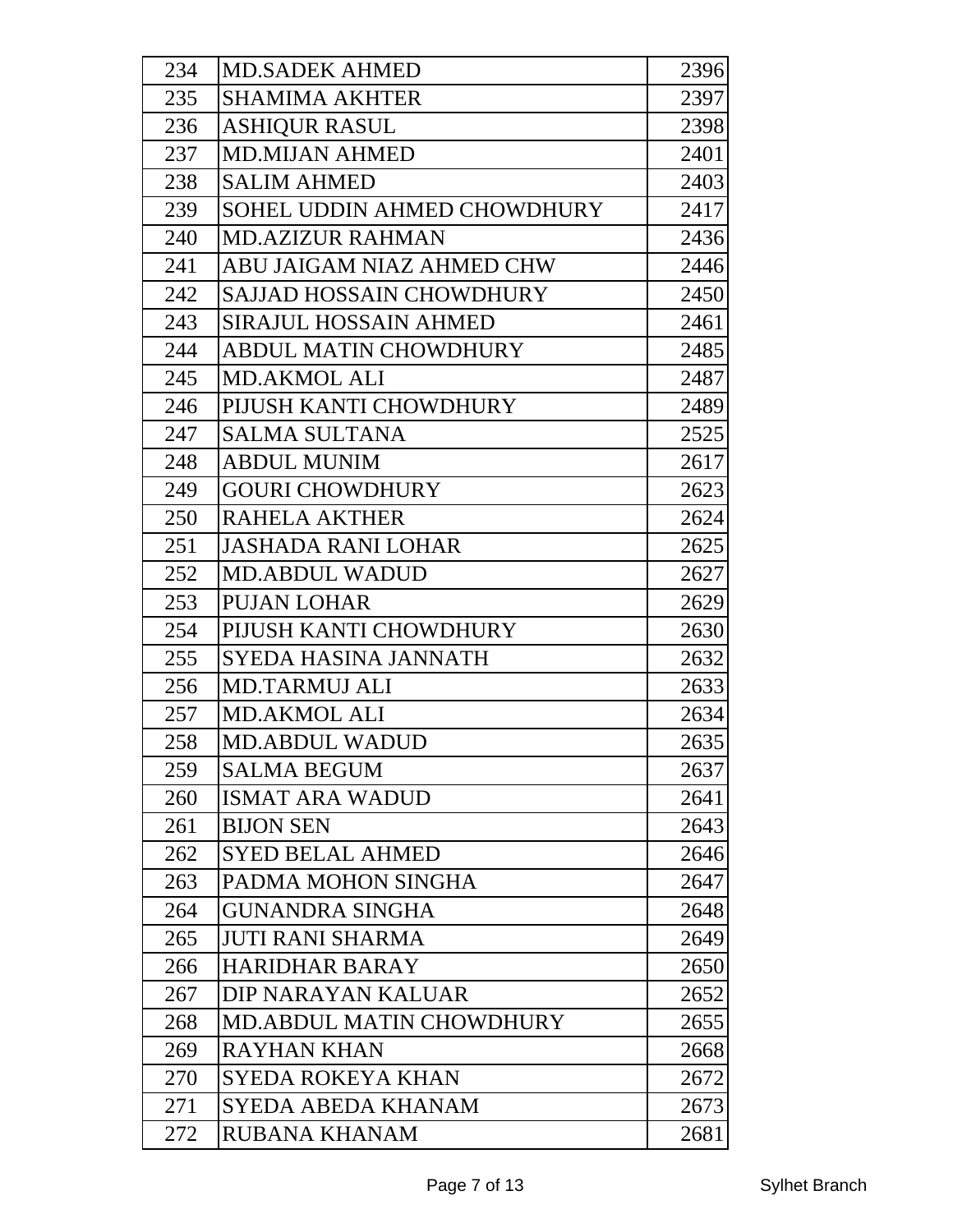| 273 | <b>MARUF KHAN</b>             | 2682 |
|-----|-------------------------------|------|
| 274 | <b>MABUB KHAN</b>             | 2683 |
| 275 | <b>LILIN ARA SHEULY</b>       | 2692 |
| 276 | <b>MD.ABDUL KHALIQUE</b>      | 2696 |
| 277 | <b>MOZAFFOR HOSSAIN</b>       | 2699 |
| 278 | <b>SAMSUL HOQUE</b>           | 2718 |
| 279 | <b>MD.ABDUL HAI KHASHRU</b>   | 2720 |
| 280 | ZAFAR MAZID MITU              | 2724 |
| 281 | <b>MD.ZIAUR RAHMAN</b>        | 2730 |
| 282 | <b>FEROUSI FATEMA ARA</b>     | 2745 |
| 283 | <b>ANWARA KHATUN</b>          | 2749 |
| 284 | <b>ALEYA BEGUM</b>            | 2754 |
| 285 | <b>SYED UAZZAL MURAD</b>      | 2783 |
| 286 | <b>HENA CHOWDHURY</b>         | 2786 |
| 287 | MUSA REZA CHOWDHURY(J.T)      | 2791 |
| 288 | MD.SIDDIQUR RAHMAN(J.T)       | 2793 |
| 289 | <b>MRS.SALMA RAHMAN</b>       | 2794 |
| 290 | <b>MD.KAPIL UDDIN</b>         | 2795 |
| 291 | <b>AHMED SAHID</b>            | 2796 |
| 292 | <b>SHARUK MIAH</b>            | 2866 |
| 293 | <b>MD.ABDUS SATTAR</b>        | 2867 |
| 294 | <b>SHAHAB UDDIN CHOWDHURY</b> | 2870 |
| 295 | <b>MD.SHAKIL CHOWDHURY</b>    | 2871 |
| 296 | <b>NURUS SABA CHOWDHURY</b>   | 2872 |
| 297 | <b>IFFAT ARA YASHMIN</b>      | 2873 |
| 298 | <b>ENAMUL ISLAM CHOWDHURY</b> | 2888 |
| 299 | MRS.MOMOTAZ BEGUM             | 2911 |
| 300 | <b>MD.KAMRUDDIN AHMED</b>     | 2931 |
| 301 | <b>FERDOUST BEGUM</b>         | 2932 |
| 302 | <b>NAZRUL ISLAM</b>           | 2973 |
| 303 | <b>SADEKA SIRAJ</b>           | 2974 |
| 304 | <b>BURHAN UDDIN</b>           | 2976 |
| 305 | <b>SAHIDUR ZAMAN LOSKAR</b>   | 2977 |
| 306 | MD.MAHBUBUL KADIR CHOWDHURY   | 3000 |
| 307 | MD.RABIN HOSSAIN TALUKDAR     | 3001 |
| 308 | <b>MR.GOBINDA DEB</b>         | 3003 |
| 309 | <b>RINKU DAS</b>              | 3004 |
| 310 | <b>MOSTAK AHMED</b>           | 3005 |
| 311 | <b>MRS.SAMSUN NAHAR</b>       | 3010 |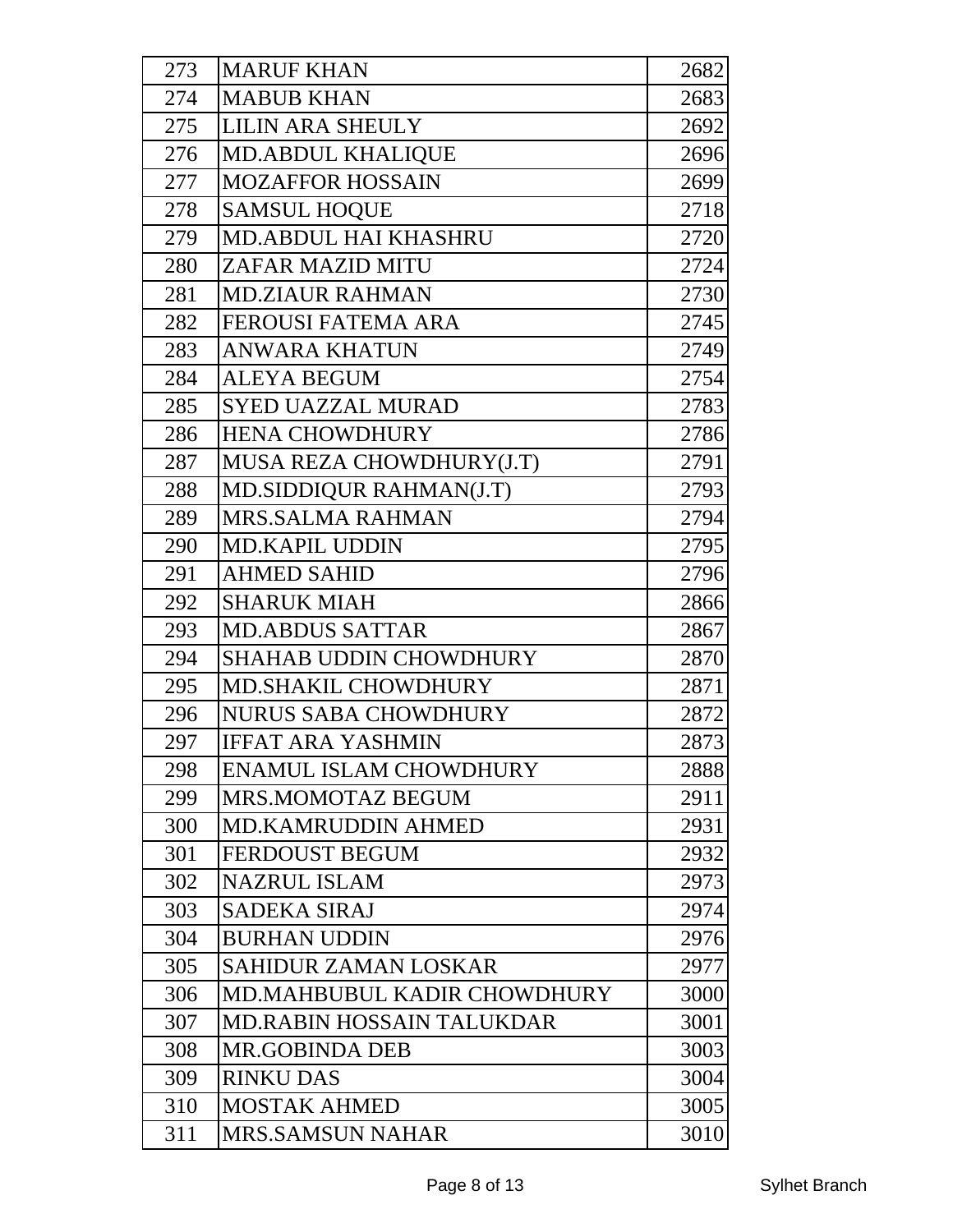| 312 | <b>MD.SABBIR AHMED</b>            | 3011 |
|-----|-----------------------------------|------|
| 313 | ASHFAK AHMED CHOWDHURY            | 3024 |
| 314 | <b>ABDUL KARAM</b>                | 3025 |
| 315 | <b>MD.SUMAN CHOWDHURY</b>         | 3026 |
| 316 | <b>MD.ABU TAHER</b>               | 3027 |
| 317 | <b>ATAUR RAHMAN</b>               | 3028 |
| 318 | <b>MRS.FAHMIDA</b>                | 3043 |
| 319 | <b>MRS.FAHMIDA</b>                | 3045 |
| 320 | S,M.ANOWAR HOSSAIN(J.T)           | 3060 |
| 321 | <b>DILIP KUMAR GHOSE</b>          | 3066 |
| 322 | <b>MRS.FARIDA ILLIN CHOWDHURY</b> | 3067 |
| 323 | <b>SANJOY DEY</b>                 | 3069 |
| 324 | <b>MD.LUTFUR RAHMAN BHUIYA</b>    | 3076 |
| 325 | <b>MD.TAFAZZUL HUSSAIN</b>        | 3078 |
| 326 | <b>MASHUDR RAHMAN CHOWDHURY</b>   | 3082 |
| 327 | CAP.MD.SHAHJAHAN MIAH             | 3095 |
| 328 | <b>MISS.TAHMINA BEGUM</b>         | 3096 |
| 329 | MISS.SAYARA EKBAL KHANAM          | 3117 |
| 330 | A.N.M.SHARIYAR IFTEKHAR           | 3204 |
| 331 | <b>MD.ALAUDDIN AHMED</b>          | 3230 |
| 332 | <b>MD.NUR HOSSAIN</b>             | 3241 |
| 333 | MAHTAB KHAN(J.T)                  | 3247 |
| 334 | <b>MD.MAHBUR RAHMAN</b>           | 3250 |
| 335 | <b>MD.ABDUL HAQUE</b>             | 3252 |
| 336 | MD.AZIZUR RAHMAN(J.T)             | 3253 |
| 337 | <b>ABU SIDDIK</b>                 | 3254 |
| 338 | <b>MD.SUMAN AHMED</b>             | 3256 |
| 339 | MD.MAHBUBUL KAMA MARUF            | 3311 |
| 340 | <b>DR.SALEH AHMED</b>             | 3316 |
| 341 | MD.TAFAZZUL ALI(JT)               | 3343 |
| 342 | SONADHAN CHANDRA DEB              | 3374 |
| 343 | <b>MD.NOMAN</b>                   | 3382 |
| 344 | MISS.ROWSHAN ARA BEGUM(J.T)       | 3395 |
| 345 | MD.MOSTAK AHMED MAZUMDAR(J.T)     | 3412 |
| 346 | <b>MOHAMUD ALI</b>                | 3415 |
| 347 | MISS.SHIDA AKTHER CHY.            | 3431 |
| 348 | KABIR AHMED CHOWDHURY(J.T)        | 3435 |
| 349 | MURSHED KAMAL (J.T)               | 3457 |
| 350 | <b>HALAL AHMED</b>                | 3487 |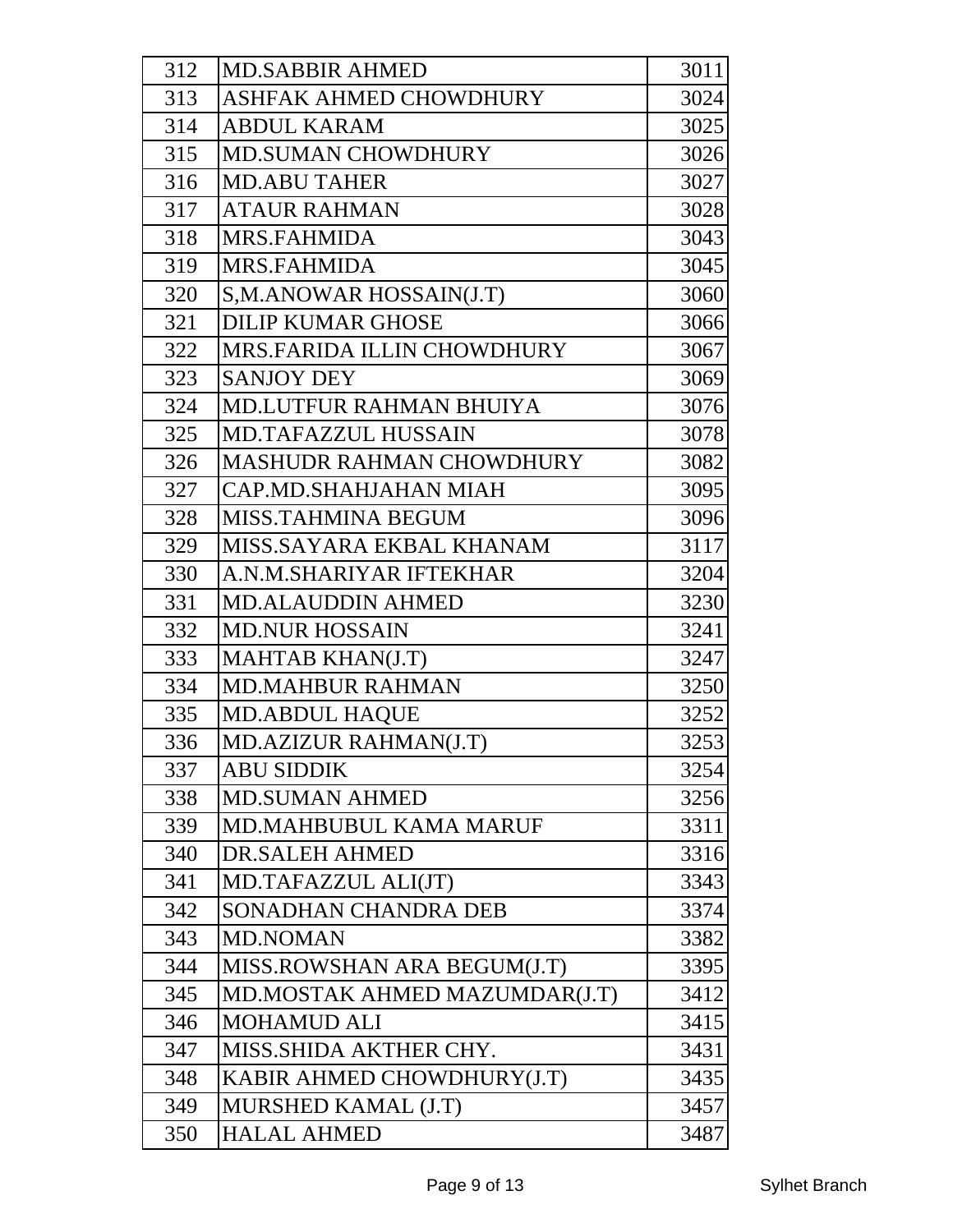| 351 | <b>MD.ATAUL HAQUE</b>           | 3490 |
|-----|---------------------------------|------|
| 352 | MD.ATUL HAQUE(J.T)              | 3491 |
| 353 | MD.ALI (J.T)                    | 3492 |
| 354 | <b>MD.SAIDUL HAQUE</b>          | 3499 |
| 355 | FATEMA AKTHER LUBNA             | 3504 |
| 356 | <b>NAJIR AHMED</b>              | 3512 |
| 357 | <b>MRS.SHIRIN</b>               | 3519 |
| 358 | A.B.M.SHADKATUL BARI            | 3521 |
| 359 | MD.ABDULLA AL MAMUN             | 3522 |
| 360 | <b>MD.MANSUR AHMED</b>          | 3523 |
| 361 | <b>MD.HARUN MIAH</b>            | 3558 |
| 362 | <b>MD.ABDUL KADIR</b>           | 3567 |
| 363 | <b>PAPPU GHOSH</b>              | 3594 |
| 364 | <b>MD.FARUQUE AHMED</b>         | 3611 |
| 365 | <b>FARUQUE AHMED</b>            | 3650 |
| 366 | <b>EMA AHMED CHOWDHURY</b>      | 3656 |
| 367 | <b>ME.JAHANGIR ALAM</b>         | 3663 |
| 368 | <b>MRS.ASMA CHOWDHRUY</b>       | 3714 |
| 369 | <b>MD.BAHAR UDDIN</b>           | 3722 |
| 370 | <b>MAHBUBUL HAQUE</b>           | 3727 |
| 371 | <b>ZAHID HOSSAIN</b>            | 3728 |
| 372 | <b>NIRGIS ARA BEGUM</b>         | 3734 |
| 373 | ASIA KHATUN CHY.                | 3750 |
| 374 | <b>ASIT KUMAR SHYAM</b>         | 3779 |
| 375 | MD.KABIR AHMED                  | 3786 |
| 376 | <b>SUDIP RANJON SEN (BAPPU)</b> | 3803 |
| 377 | <b>GOLAM HOSSAIN</b>            | 3804 |
| 378 | <b>MD.LINKAN</b>                | 3808 |
| 379 | <b>FAMIDA WAHAB</b>             | 3815 |
| 380 | MISS.ROWSHAN ARA CHY.           | 3862 |
| 381 | <b>RAFIQ HOSSAIN</b>            | 3881 |
| 382 | <b>ZIAUDDIN MALIK</b>           | 3887 |
| 383 | <b>NADIR KHAN</b>               | 3888 |
| 384 | <b>NIZAM UDDIN AHMED</b>        | 3896 |
| 385 | <b>SAZZAD HOSSAIN</b>           | 3906 |
| 386 | <b>MD.AZAZ ALAM</b>             | 3911 |
| 387 | RAMANANDA CHY.                  | 3919 |
| 388 | ROMA CHY.                       | 3920 |
| 389 | RAMANANDA CHY.(JT)              | 3921 |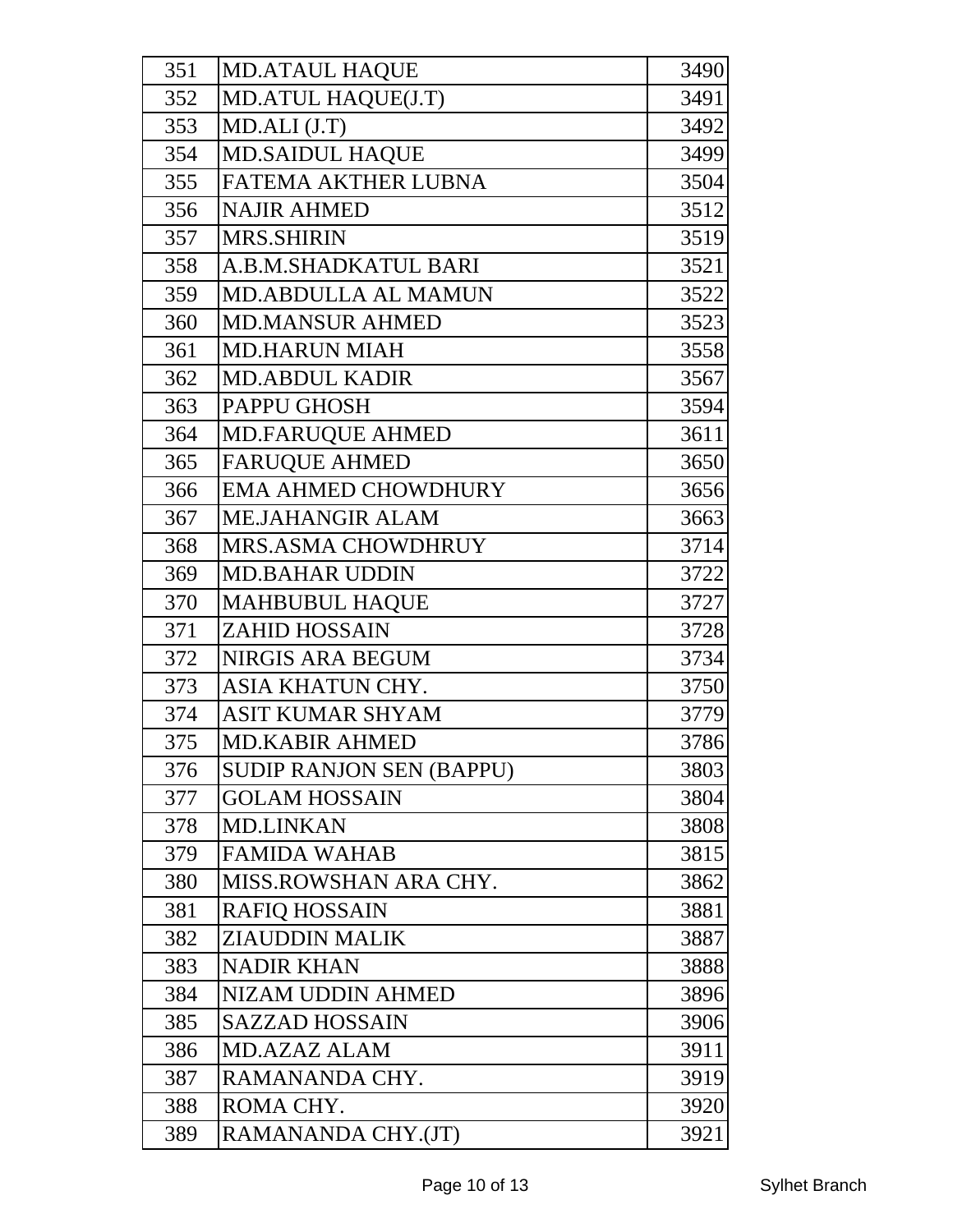| 390 | A.K.M.HASAN JUBAYER (JT)     | 3927 |
|-----|------------------------------|------|
| 391 | <b>FAKHRUL ISLAM</b>         | 3928 |
| 392 | <b>ABDUL M.QUAZI</b>         | 3941 |
| 393 | <b>BEGUM SAMSUN NAHAR</b>    | 3942 |
| 394 | <b>MD.FAZLUL HAQUE</b>       | 3946 |
| 395 | <b>MD.SHAMIM AHMED</b>       | 3950 |
| 396 | <b>LAYLA HAQUE</b>           | 3961 |
| 397 | <b>MD.SALEH AHMED</b>        | 3964 |
| 398 | MD.HIFZUR RAHMAN CHY.        | 3983 |
| 399 | MD.BILADUR RAHMAN (JT)       | 3984 |
| 400 | PINAKI SHE                   | 3993 |
| 401 | <b>MAHFUZUR RAHMAN</b>       | 3999 |
| 402 | <b>MAMUN</b>                 | 4000 |
| 403 | <b>SYED ANA MIAH</b>         | 4001 |
| 404 | <b>CHAMPA KAKI DAY</b>       | 4009 |
| 405 | <b>MD.SHABBIR AHMED</b>      | 4020 |
| 406 | <b>SYED SHAYAN ZULFAJAL</b>  | 4047 |
| 407 | <b>MD.SUJAN AHMED KHAN</b>   | 4110 |
| 408 | <b>SHYAMAL CHANDRA DEB</b>   | 4133 |
| 409 | <b>MD.MUZAHID KHAN</b>       | 4140 |
| 410 | <b>FERDOUS ARA AHMED</b>     | 4145 |
| 411 | MD.HAFIZUR RAHMAN CHY.       | 4153 |
| 412 | <b>RANAJIT SARKAR</b>        | 4157 |
| 413 | <b>MAZIDUL ISLAM KHAN</b>    | 4162 |
| 414 | MD.MIZANUR RAHMAN MAJUMDAR   | 4168 |
| 415 | <b>MD.YOUSUF MIRAZ</b>       | 4180 |
| 416 | <b>MOSTAK AHMED</b>          | 4190 |
| 417 | <b>MD.QUDDUSUR RAHMAN</b>    | 4200 |
| 418 | <b>MD.ASHRAFUL ALAM</b>      | 4201 |
| 419 | <b>KABIR AHMED</b>           | 4207 |
| 420 | RAHIMA KHANUM CHY.           | 4261 |
| 421 | <b>MD.MAINUL ISLAM</b>       | 4278 |
| 422 | <b>MD.SUYEB EFTEKHAR</b>     | 4279 |
| 423 | MD.RAFIQUZZAMAN HIRU         | 4281 |
| 424 | <b>MOHAMMED ALI SAMAZDAR</b> | 4282 |
| 425 | ZIAUL ISLAM CHY.             | 4290 |
| 426 | <b>BAHAUDDIN AHMED CHY.</b>  | 4294 |
| 427 | <b>MD.ANWAR HOSSAIN</b>      | 4316 |
| 428 | M.A.RAHIM                    | 4326 |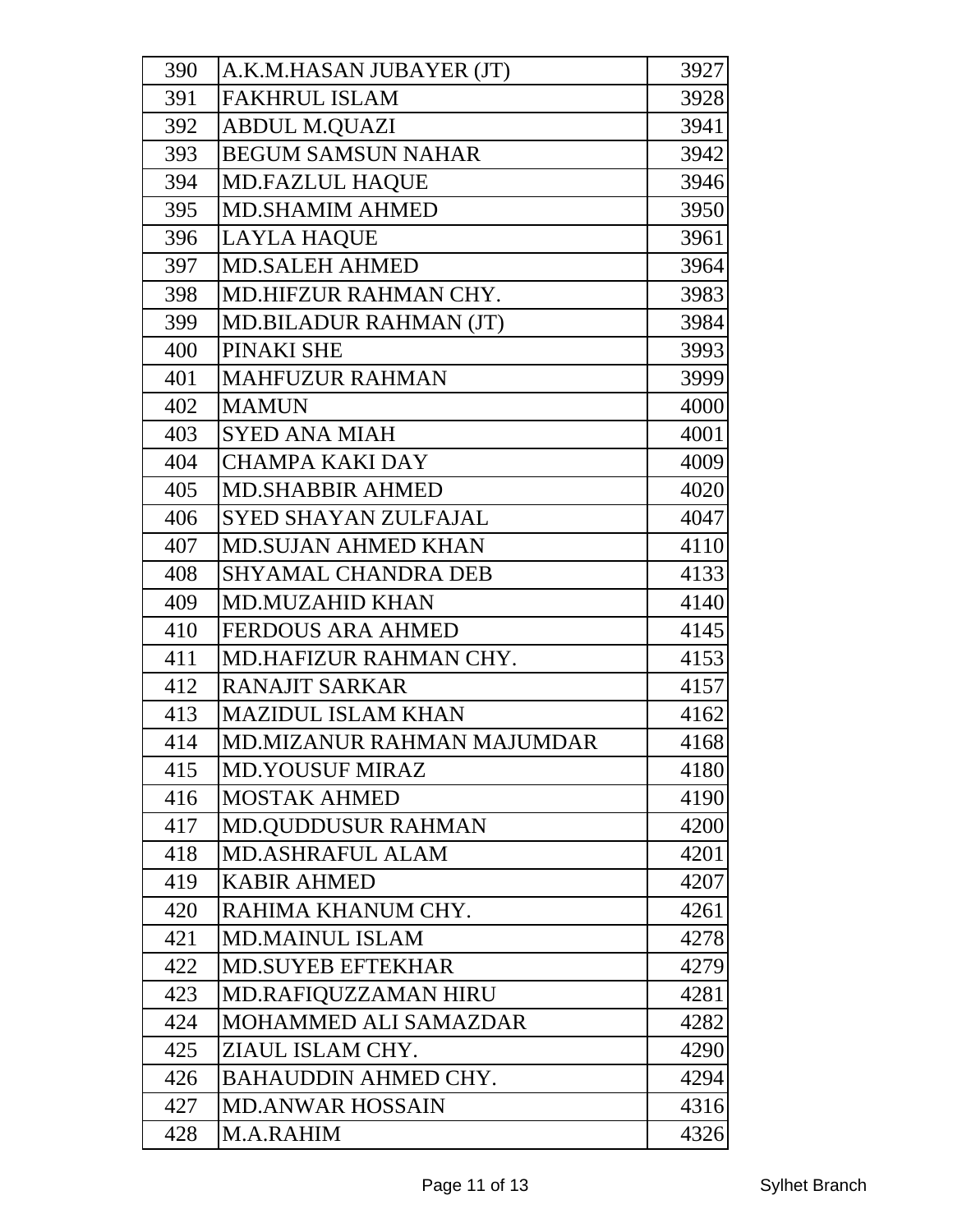| 429 | MAHMUDUL BOR CHOWDHURY        | 4345 |
|-----|-------------------------------|------|
| 430 | SALAH UDDIN AHMED (CHAPUL)    | 4350 |
| 431 | ISPAK-E-ALAHI CHY.            | 4364 |
| 432 | A.K.M.TASNIM(JT)              | 4379 |
| 433 | <b>MISS.SAHERA BEGUM</b>      | 4383 |
| 434 | <b>MD.MUHIBUR RAHMAN</b>      | 4416 |
| 435 | ASHEKUL CHY.                  | 4419 |
| 436 | <b>MRS. REHANA HUDA</b>       | 4427 |
| 437 | <b>MD.SAFIQ MIAH</b>          | 4443 |
| 438 | MD.MAHBUBUL KADIR CHY.        | 4496 |
| 439 | <b>MD.MOIN AHMED MOTI</b>     | 4537 |
| 440 | <b>MD.SHAMSUL ISLAM</b>       | 4545 |
| 441 | PANNA LAL DHAR                | 4581 |
| 442 | <b>NANTU KUMAR GHOSE</b>      | 4590 |
| 443 | <b>MONJUR AHMED CHY.</b>      | 4618 |
| 444 | <b>RAM PROSAD HALDER</b>      | 4619 |
| 445 | MOSTAQUE AHMED CHY.           | 4628 |
| 446 | <b>SYED FAYSAL AHMED</b>      | 4636 |
| 447 | <b>MD.GULAM MUSTAFA</b>       | 4638 |
| 448 | MUFTI A.S. SHAMIM AHMED       | 4641 |
| 449 | APU CHY.                      | 4644 |
| 450 | <b>MD.MASHIUR RAHMAN BUYA</b> | 4660 |
| 451 | <b>SALMA BEGUM</b>            | 4683 |
| 452 | <b>SYDE ABDUL MUNIM</b>       | 4694 |
| 453 | MAHBUB AHMED ELAHI(JT)        | 4696 |
| 454 | SHEKH MD.SHAHAZAHAN           | 4697 |
| 455 | KAJI HELAL UDDIN AHMED        | 4705 |
| 456 | <b>ABU ELAS(JT)</b>           | 4706 |
| 457 | <b>MD.KAMAL HOSSAIN</b>       | 4727 |
| 458 | <b>MD.ATIQUL ALAM</b>         | 4728 |
| 459 | MIRZA ASMA RAHMAN             | 4739 |
| 460 | <b>SAJEDA AKHTER</b>          | 4754 |
| 461 | <b>WAHIDA NASRIN</b>          | 4783 |
| 462 | MRS. MAYA BEGUM               | 4788 |
| 463 | MIR MONJURUL HASAN            | 4790 |
| 464 | A.T.M. SAIFUL ISLAM           | 4791 |
| 465 | <b>GOLAM HAFIZ AHMED</b>      | 4793 |
| 466 | <b>SHAH MONWAR HOSSAIN</b>    | 4796 |
| 467 | <b>NAZMA BEGUM</b>            | 4800 |